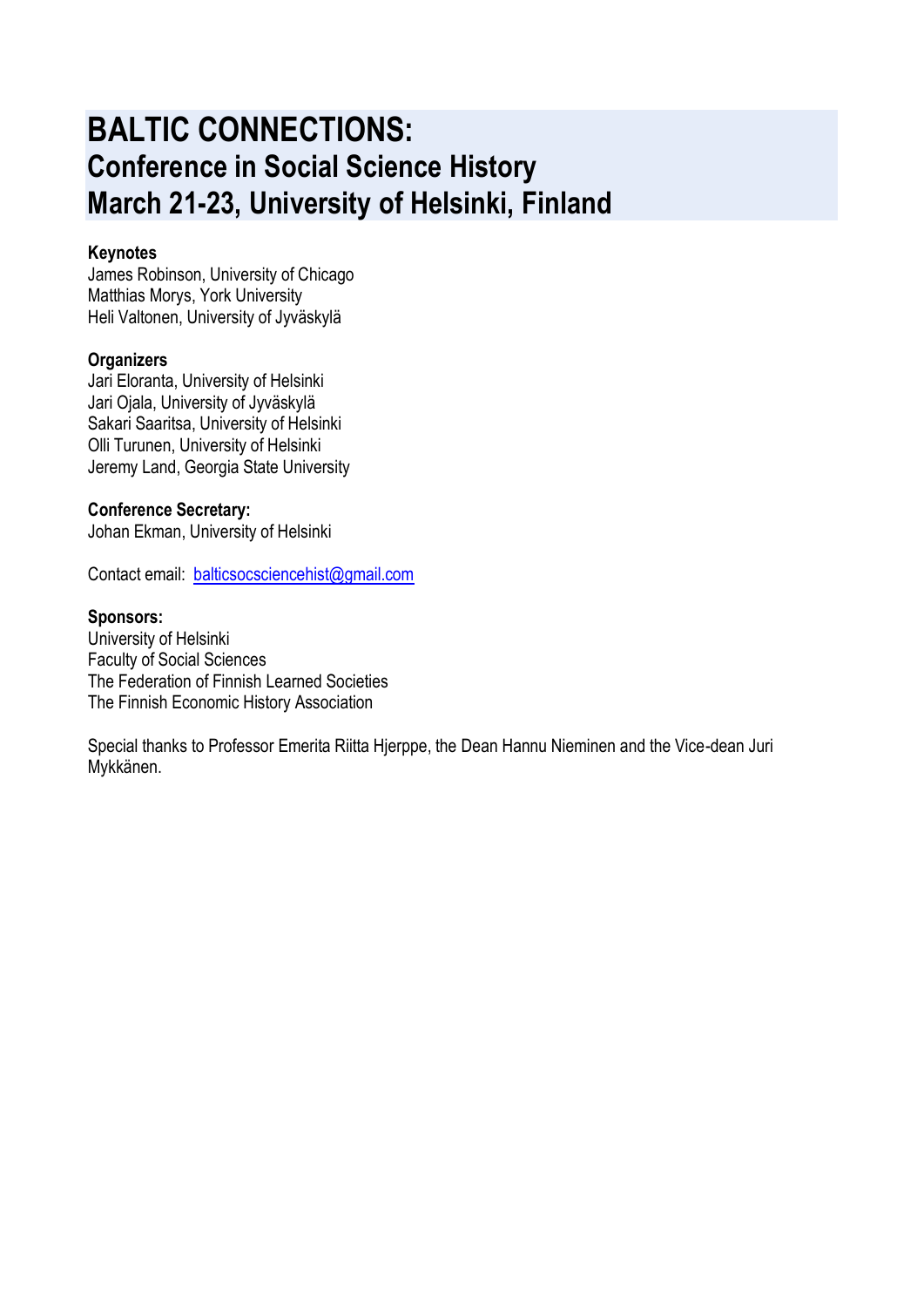#### **Thursday, March 21**

- 12:00 Registration opens
- 13:00 Keynote Session
- 15:00 Coffee Break
- 15:30 Session 01: Inventing Baltic Sea Region(s): Perspectives of Trade, Security, and Culture as Elements in Constructing a Region
- 15:30 Session 03: Coping with an Enormous Food Shortage: The Finnish Famine of 1866–1868 Reconsidered
- 15:30 Session 04: Eastern European Connections
- 15:30 Session 05: Transportation and Internationalization
- 18:00 Reception hosted by University of Helsinki at 18:00

#### **Friday, March 22**

- 08:00 Registration opens
- 08:30 Keynote Session:
- 10:00 Coffee Break
- 10:30 Session 06: Professional Expertise and Diverse Practices of Family Planning in a Transnational Context, 1940–1980s
- 10:30 Session 07: International Perspectives on the Swedish Age of Greatness
- 10:30 Session 08: The Digital in Social Science History Anything New? (roundtable)
- 10:30 Session 09: Business and Consumption History
- 10:30 Session 10: Unfree Labor

12:30 Lunch

- 13:30 Session 11: The Determinants of Health in the Baltics and Beyond, 19th-20th Centuries: Complicating the Sanitation Story
- 13:30 Session 12: Political Culture
- 13:30 Session 13: Financial Markets and Banking
- 13:30 Session 14: Institutions and Memory
- 13:30 Session 15: Forget your Neighbours and Look at Beyond or Try to Match your Case to those of Borderline Partners: Dilemma of Comparison in the Baltic Sea Rim (roundtable)
- 15:30 Coffee Break
- 16:00 Session 16: Teaching Roundtable: How to Engage Students on Difficult Subjects (roundtable)
- 16:00 Session 17: Movement of People and Information
- 16:00 Session 18: Impact of Conflicts
- 16:00 Session 19: Trade and State Capacity
- 16:00 Session 20: On the Baltic Rim
- 16:00 Session 21: Cold War Perspectives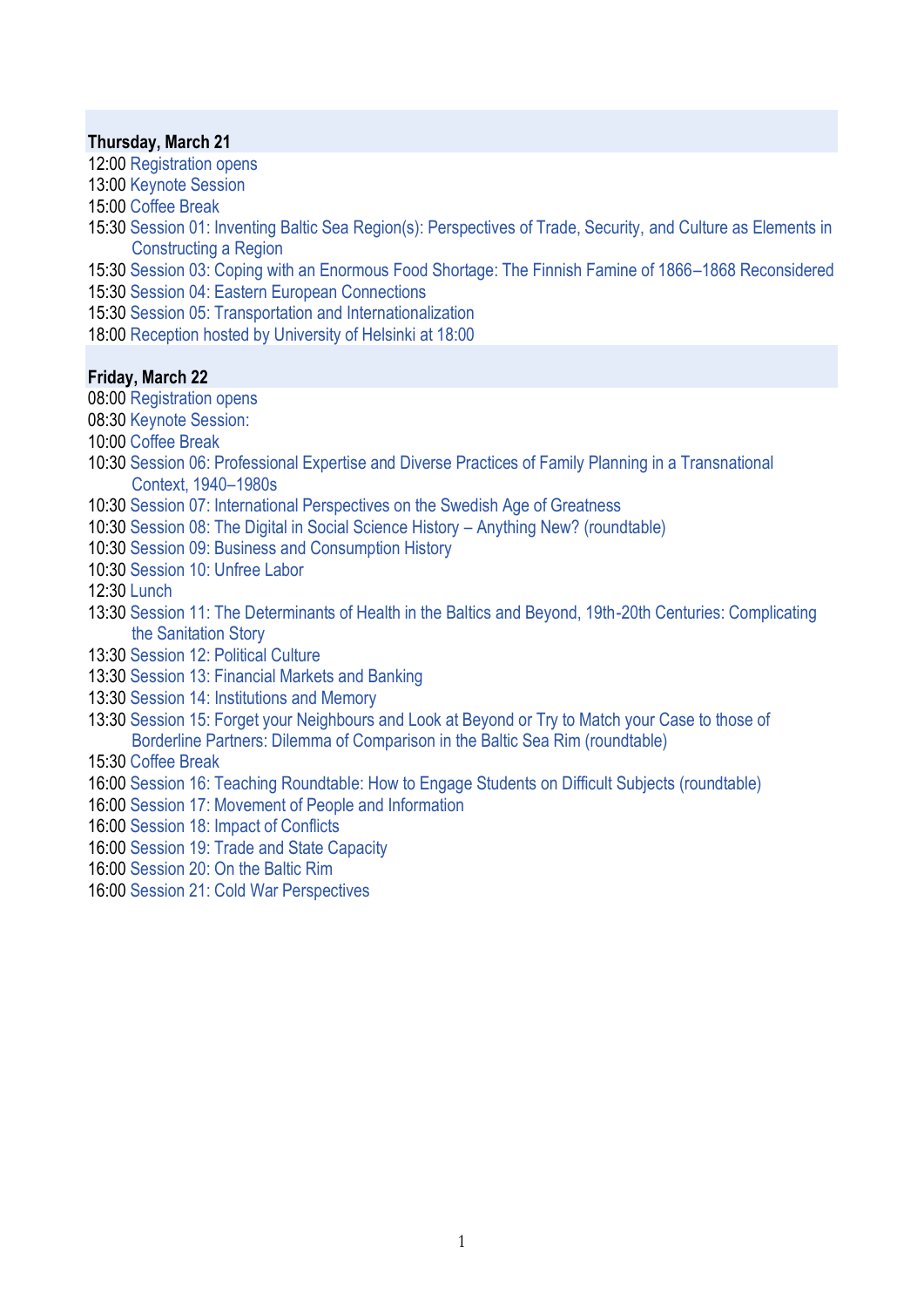### **Saturday, March 23**

08:00 Registration opens 08:30 Keynote Session 10:00 Coffee Break 10:30 Session 22: Colonial Development Patterns 10:30 Session 23: Social and Institutional Control 10:30 Session 24: Trade in and around Eastern Europe 10:30 Session 25: Religion and Nationalism 10:30 Session 26: Urban Centers, Trade, and Labor 12:30 Conference ends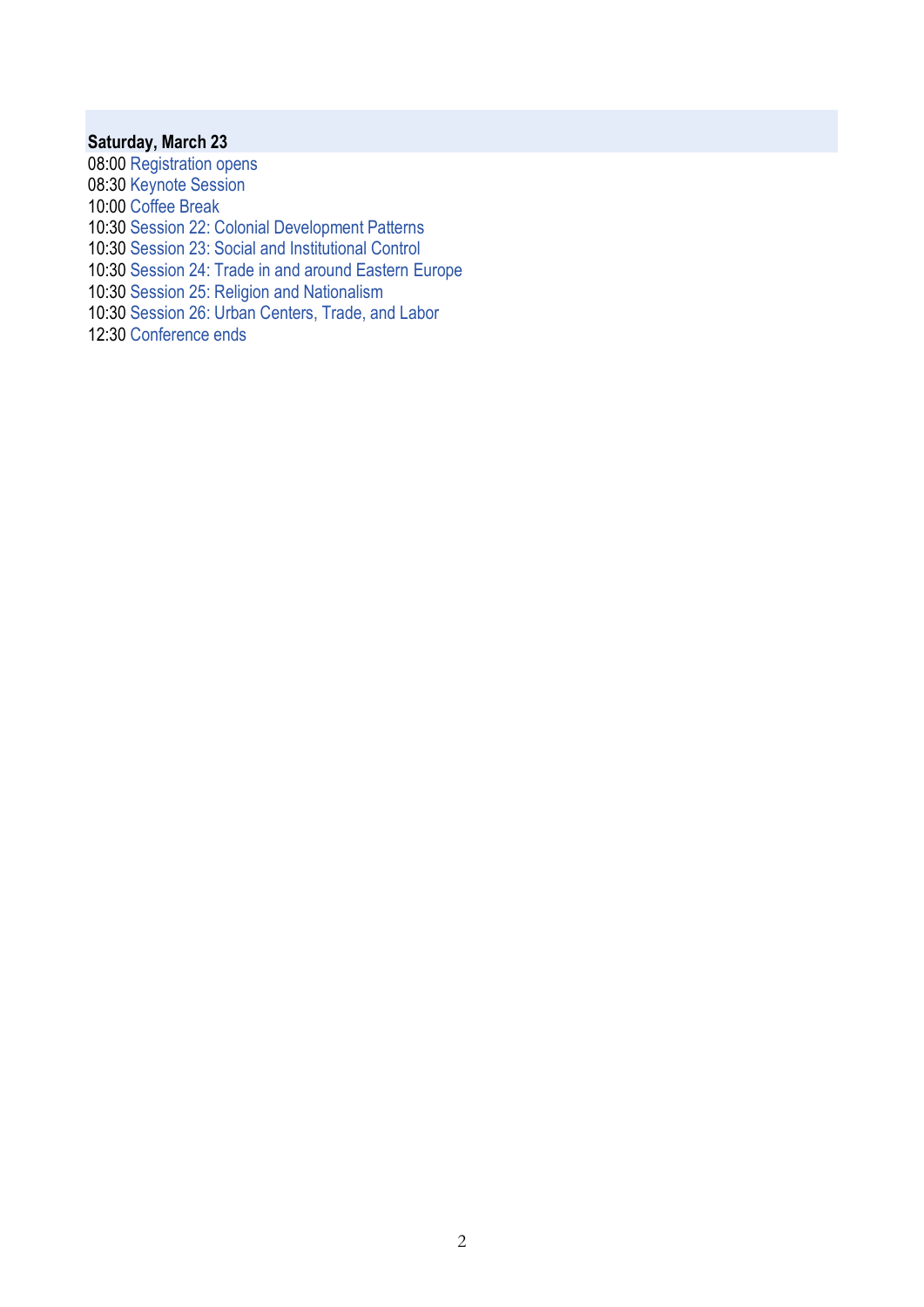# **Thursday, March 21**

# **12:00**

**Registration opens When** Thu, March 21, 12:00 – 13:00 **Where** University of Helsinki, Fabianinkatu 33, 00100 Helsinki, Finland

# **13:00**

**Keynote Session When** Thu, March 21, 13:00 – 15:00 **Where** Small Hall (4050), 4th floor, Fabianinkatu 33, 00170 Helsinki, Finland

- 13:00: practical matters (conference secretary and Jari Eloranta, University of Helsinki)
- 13.10: Introduction of Riitta Hjerppe, professor emeritus (University of Helsinki) by Jari Eloranta
- 13.15: Riitta Hjerppe introduces the keynote speaker
- 13.25: Inagural Riitta Hjerppe Lecture in Social Science to be delivered by James Robinson (University of Chicago): *Balance of Power?*

# **15:00**

**Coffee Break When** Thu, March 21, 15:00 – 15:30

# **15:30**

**Session 01: Inventing Baltic Sea Region(s): Perspectives of Trade, Security, and Culture as Elements in Constructing a Region**

**When** Thu, March 21, 15:30 – 17:30 **Where** Small Hall (4050), 4th floor, Fabianinkatu 33, 00170 Helsinki, Finland

Chair: Rodrigo da Costa Dominguez, University of Minho

- **•** Regionality in a Narrative Approach to Study the Baltic Sea Region(s) Frame and Introduction of the *Panel*
	- o Alexander Drost, University of Greifswald
- The Long Arm of the Baltic Sea Region The Danish Atlantic Trade in the Eighteenth Century as *Narrative of Regionality*
	- o Merle Weßel, Carl von Ossietzky University of Oldenburg
- *The Baltic Sea of Finnish Merchants and Ship-owners in the early 19th century*
	- o Maare Paloheimo, University of Greifswald/University of Turku
- *The Baltic Sea Region: Contentious Narratives and the (Re-) Construction of a Regional Security Complex?*
	- o Martin Kerntopf, University of Greifswald

# **15:30**

**Session 03: Coping with an Enormous Food Shortage: The Finnish Famine of 1866 – 1868 Reconsidered**

**When** Thu, March 21, 15:30 – 17:30 **Where** Konsistorin sali (2002), Fabianinkatu 33, 00170 Helsinki, Finland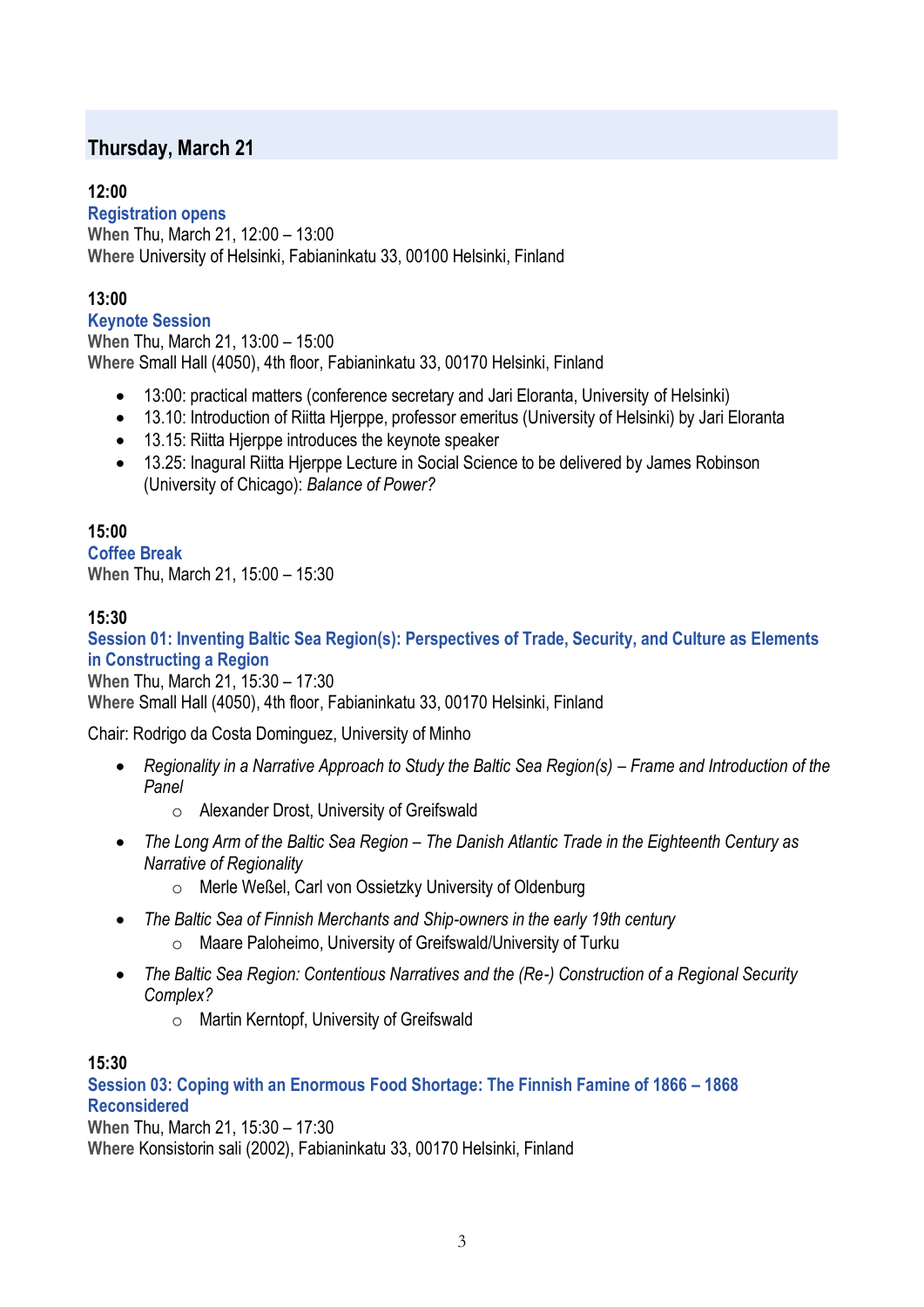Chair: Timo Myllyntaus, Turku School of Economics Commentator: Steven Nafziger, Williams College

- *The Great Famine of the 1860's in Finland: A Man-made Disaster?*
	- o Antti Häkkinen, University of Helsinki
- *The devil takes the hindmost. Income inequality and mortality during the Finnish 1860s famine* o Miikka Voutilainen, University of Jyväskylä
- *Empire and "Borderland": Political Aspects of the Finnish Famine 1867 – 1868 from the Russian Viewpoint*
	- o Aappo Kähönen, University of Helsinki
- *Transporting Food from one Famished Country to another Famished Country*
	- o Henrik Forsberg, University of Helsinki

# **15:30**

# **Session 04: Eastern European Connections**

**When** Thu, March 21, 15:30 – 17:30 **Where** Room 9 (3rd floor), Fabianinkatu 33, 00170 Helsinki, Finland

Chair: Maiju Wuokko, University of Helsinki

- *Transfer of Knowledge between Bulgaria and the Baltic Countries (1930s-1940s): Professional and Religious Networks of Educated Women*
	- o Georgeta Nazarska, State University of Library Studies and IT
- *How Estonia became Eastern Again – The Economic Reonstruction of the Estonian SSR during Stalinism*
	- o Olaf Mertelsman, University of Tartu
- *WHAT IF? Parallel and Disparate Economic Development Paths of Finland and Bulgaria in the Last 150 Years*
	- $\circ$  Jari Eloranta, University of Helsinki; Martin Ivanov, Bulgarian Academy of Sciences
- *Russian Newspapers in the Russian Empire's Borderlands: The Grand Duchy of Finland (19th Century)*
	- o Marina Zagora, Lomonosov Moscow State University

# **15:30**

**Session 05: Transportation and Internationalization When** Thu, March 21, 15:30 – 17:30 **Where** Room 10 (3rd Floor), Fabianinkatu 33, 00170 Helsinki, Finland

Chair: Jari Ojala, University of Jyväskylä

- *Intersectionality – A Matter of Time How Intersectionality is Experienced over Time: A Case Study of Britsh Airways (1930-1974)*
	- o Kerry Hendricks, Nick Deal, Jean Helms Mills, and Albert J. Mills
- *Fly OK, Fly CSA: Czechoslovak Airlines between East and West during Normalization Period*
	- o Pavel Szobi, European University Institute
- *East-West Business Entanglements in the Cold War: Pan Am and International Tourism in Socialist Romania of the 1960s-1980s*
	- o Adelina Stefan, European University Institute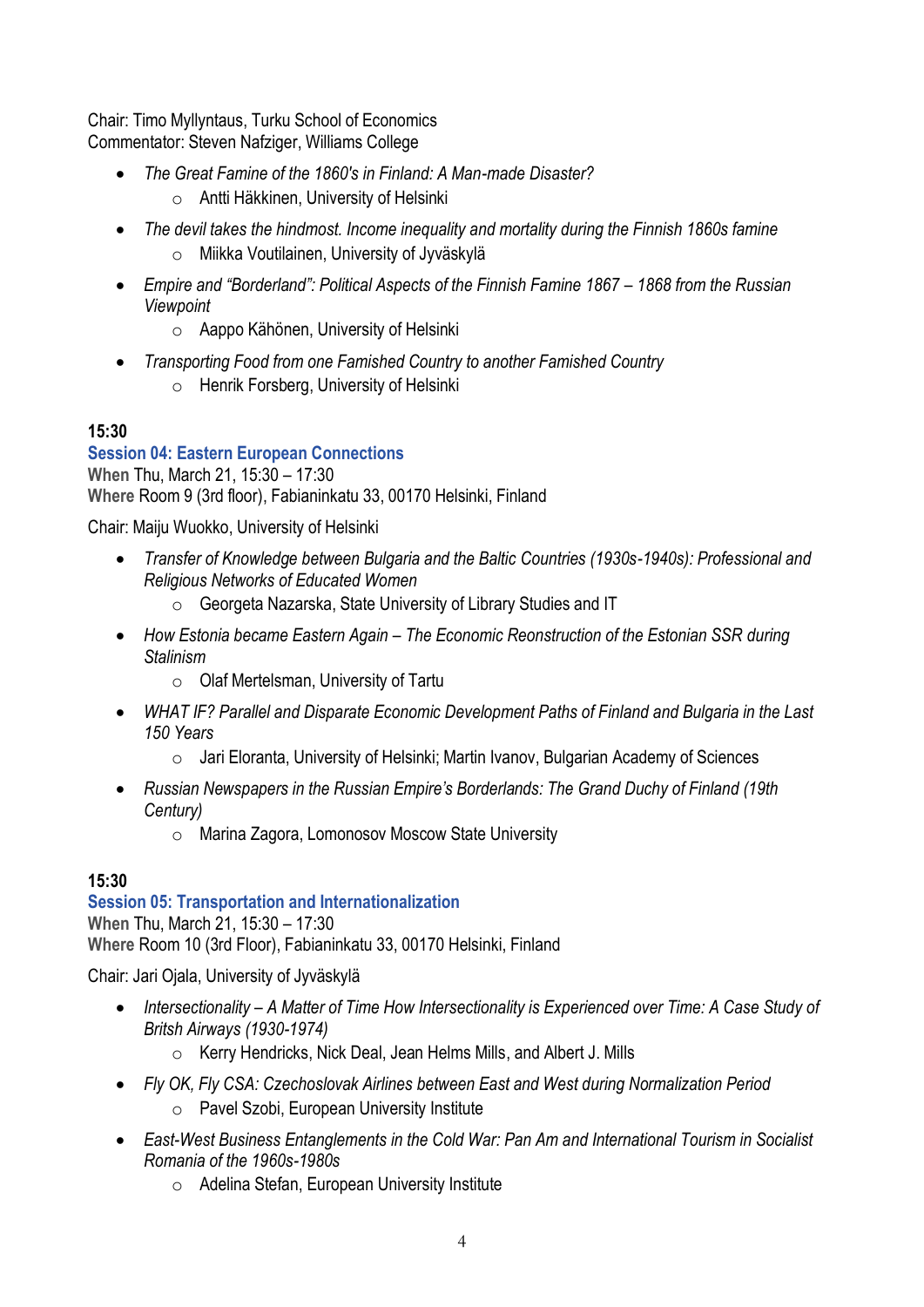- *Mobility and Mobilisation: Railways and the Spread of Social Movements*
	- o Eric Melander, University of Warwick
- *Did Railroads Determine Urbanization in Late 19th-20th Century European Russia* o R.B. Konchakov and M.A. Karpenko, Center for Russian Studies (RANEPA)

### **Reception hosted by University of Helsinki**

**When** Thu, March 21, 18:00 – 20:00

**Where** 4th Floor Lobby, Fabianinkatu 33, 00170 Helsinki, Finland

An evening reception hosted by the Vice-dean of the Faculty of Social Sciences Juri Mykkänen.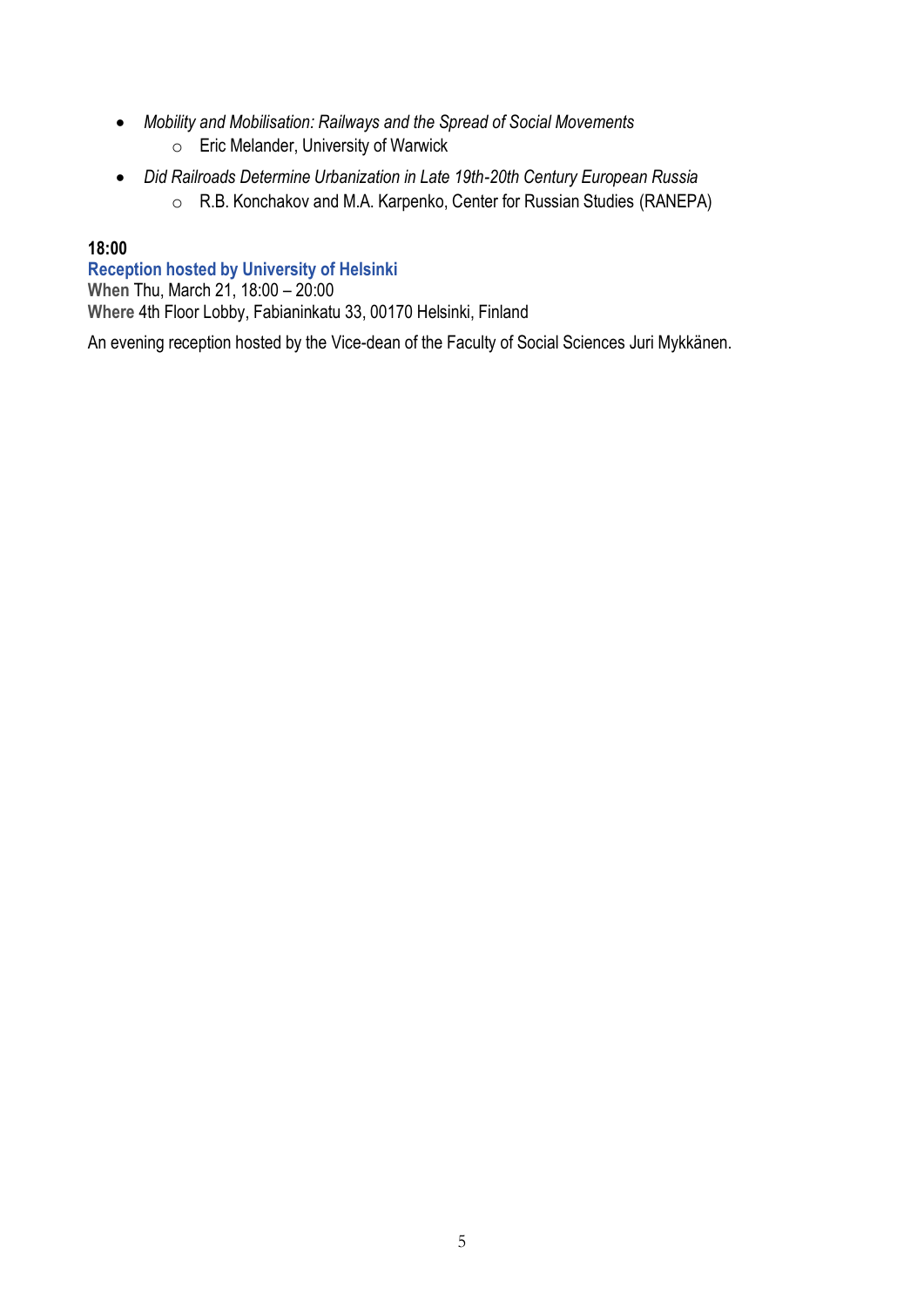# **Friday, March 22 08:00**

**Registration opens When** Fri, March 22, 08:00 – 08:30 **Where** Fabianinkatu 33, 00170 Helsinki, Finland

# **08:30**

**Keynote Session**

**When** Fri, March 22, 08:30 – 10:00 **Where** Room 5, 3rd floor, Fabianinkatu 33, 00170 Helsinki, Finland

- 08:30: Introducti on of the keynote speaker by Martin Ivanov (Bulgarian ambassador to Finland)
- 08.40: Keynote lecture to be delivered by Matthias Morys (University of York): *Re-examining the economic performance of Central, East and South-East Europe, 1800 to the present day*

# **10:00**

**Coffee Break**

**When** Fri, March 22, 10:00 – 10:30 **Where** Fabianinkatu 33, 00170 Helsinki, Finland

### **10:30**

**Session 06: Professional Expertise and Diverse Practices of Family Planning in a Transnational Context, 1940–1980s**

**When** Fri, March 22, 10:30 – 12:30 **Where** Konsistorin sali (2002), Fabianinkatu 33, 00170 Helsinki, Finland

Chair: Arja Turunen, University of Jyväskylä

- *The Transnational Opción: Transnational Feminist Networks, Struggles for Reproductive Choice, and the European Dimensions of Spain's Socio-political Reconfiguration after Franco*
	- $\circ$  Kathryn L. Mahaney, University of Helsinki
- *Possibilities to control childbearing before and after the 1970 Abortion Act in Finland*
	- o Matleena Frisk and Miina Keski-Petäjä, University of Helsinki
- *The Emergence of Marriage Councelling Expertise in the Post War Context, 1940-50's Finland* o Hanna Kuusi, University of Helsinki

#### **10:30**

**Session 07: International Perspectives on the Swedish Age of Greatness When** Fri, March 22, 10:30 – 12:30 **Where** Room 5 (Third Floor), Fabianinkatu 33, 00170 Helsinki, Finland

Chair: Kaarle Wirta, University of Tampere Commentator: Jeremy Land, Georgia State University

- *A Barrel Full of Trade: Swedish tar trade and its International business streams during the age of empire*
	- o Kaarle Wirta, University of Tampere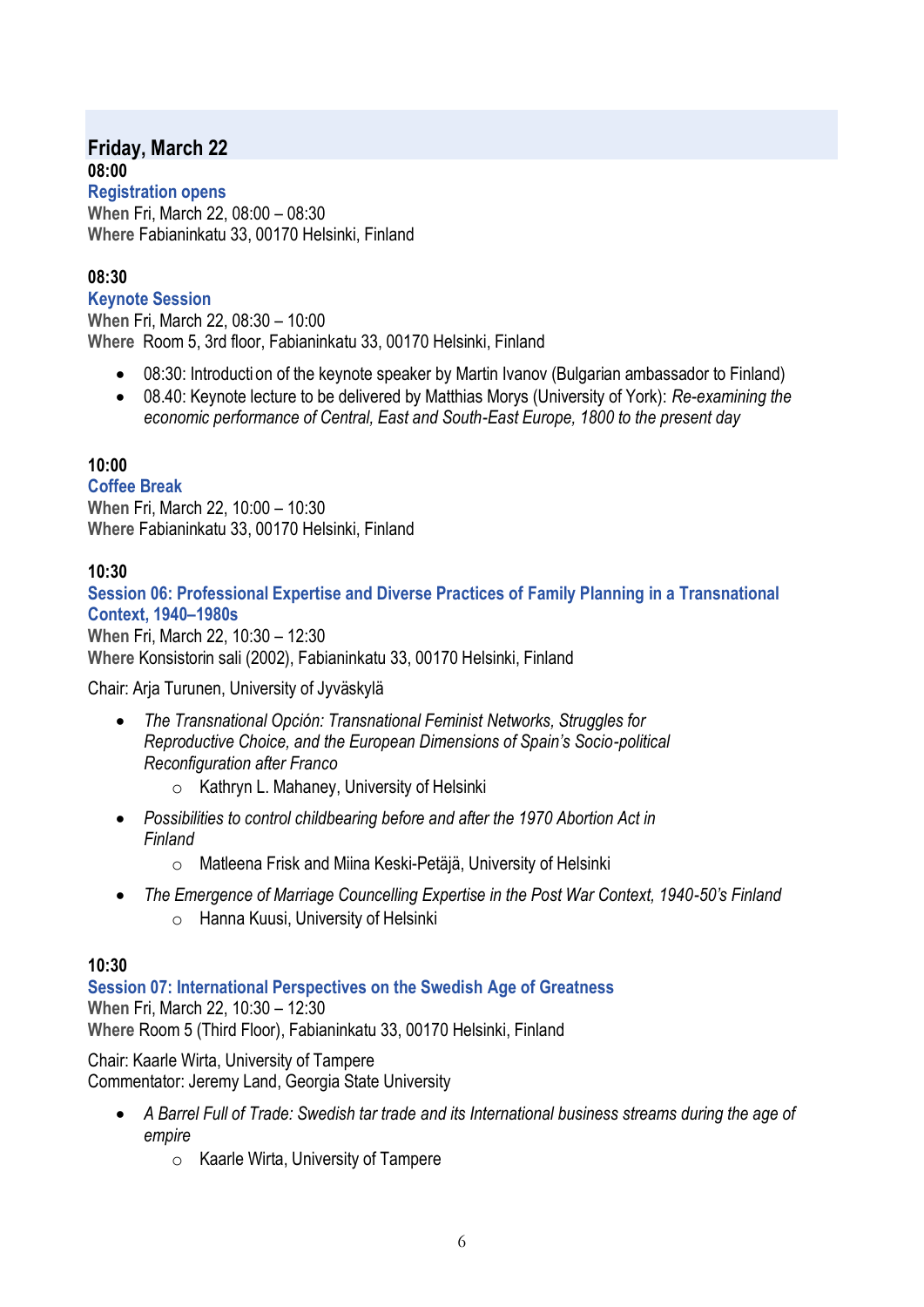- *Colonisation, colonialism, or borderland politics? The Swedish Empire and the cases of Lapland and Ingria*
	- o Otso Kortekangas, Stockholm University
- *An Instrumental connection. Economic diplomacy and international arms trade between Portugal and Sweden (1640-1680)*
	- o Edgar Pereira, Leiden University
- Between the Power Politics and Early Modern Entrepreneurs? The (New) Diplomatic History of Dutch-*Scandinavian Relations in the 17th Century Companies*
	- o Henri Hannula, University of Helsinki
- *The Dutch impact in Early Modern Swedish Trading Companies* o Katja Tikka, University of Helsinki

**Session 08: The Digital in Social Science History – Anything New? (roundtable) When** Fri, March 22, 10:30 – 12:30 **Where** Room 4 (Third Floor), Fabianinkatu 33, 00170 Helsinki, Finland

Chair: Matti La Mela, Aalto University Commentator: Anne McCants, MIT

- Participants:
	- o Leonid Borodkin, Lomonosov Moscow State University
	- o Eetu Mäkelä, University of Helsinki
	- o Jarmo Peltola, University of Tampere
	- o Mila Oiva, University of Turku
	- o Matti Sarvimäki, Aalto University
	- o Sakari Saaritsa, University of Helsinki

#### **10:30**

**Session 09: Business and Consumption History When** Fri, March 22, 10:30 – 12:30 **Where** Room 11 (Third Floor), Fabianinkatu 33, 00170 Helsinki, Finland

Chair: Riitta Matilainen, University of Helsinki

- *Necessity-driven Business Owners and Opportunity-driven Entrepreneurs? Swedish Seamstresses and Wholesalers in the Garment Industry and Trade in the Early 20th Century*
	- o Laura Ekholm, University of Helsinki
- *Are they even talking about the same thing? A computational text analysis of language use surrounding "electricity" in German, Russian, and Norwegian parliamentary debates, 1970s-present*
	- o Gregory Ferguson-Cradler, Center for Energy Transformations and Institute of Geography, University of Bergen
- *Consumer Recycling in the USSR under the Cold War*
	- o Viktor Pál, Higher School of Economics, St. Petersburg
- *Rocking Out and Outside the Border: Popular Music in 1970s Socialist Romania and Its Exchanges across the Iron Curtain*
	- o Claudiu Oancea, Independent Scholar
- *Nuevas Galerías, New Spain: Urban Commercial Spaces, Representations of Consumer Modernity, and Sociopolitical Change in Franco's Spain, 1956-1982*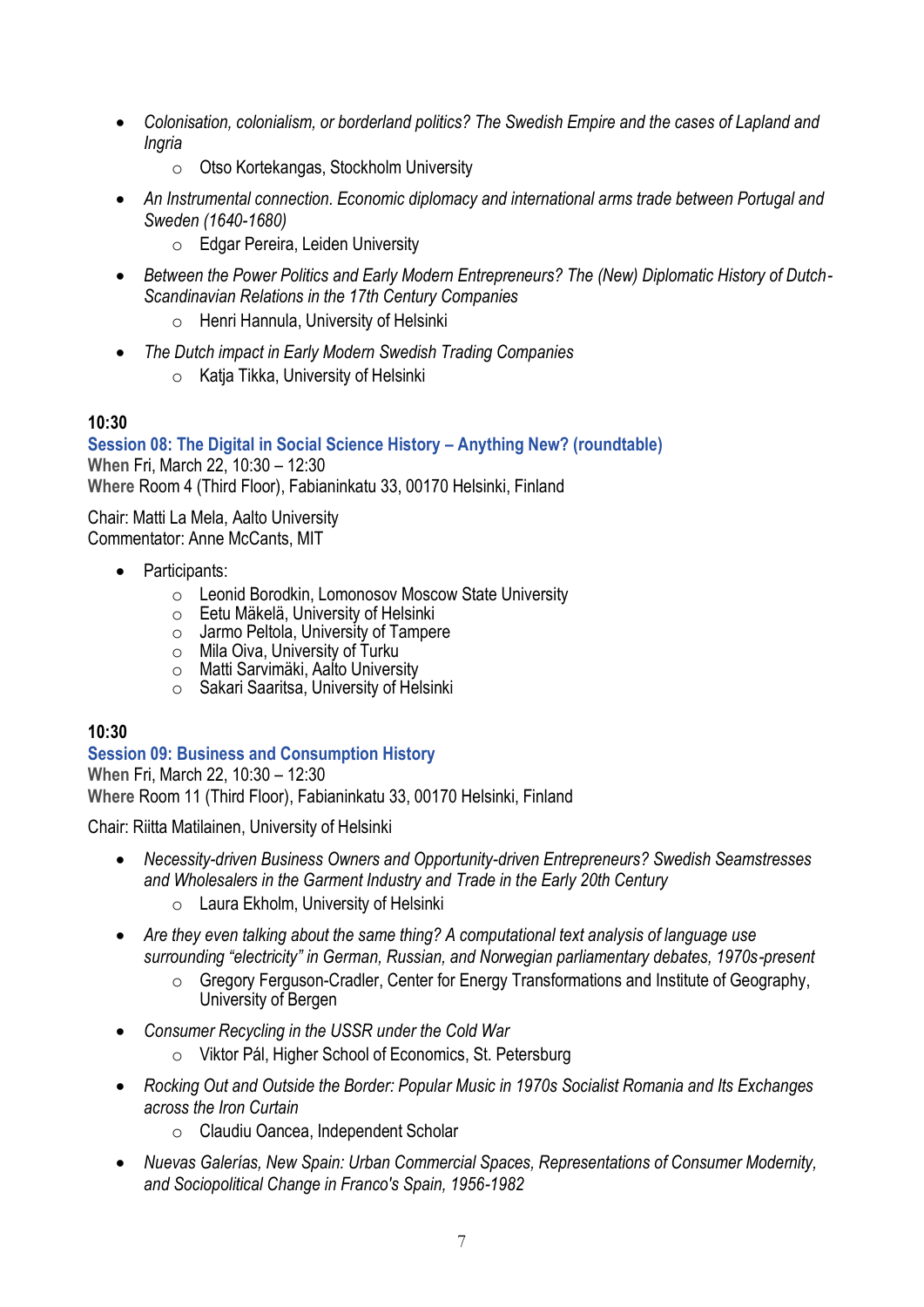o Alejandro J. Gómez del Moral, University of Helsinki

# **10:30**

**Session 10: Unfree Labor When** Fri, March 22, 10:30 – 12:30 **Where** Room 16 (Fourth Floor), Fabianinkatu 33, 00170 Helsinki, Finland

Chair: Marja Vuorinen, University of Helsinki

- *The Economics of Serf Manumission in Imperial Russia, 1800-1860* o Steven Nafziger, Williams College
- *Unfree Labour by Free Peasants: Labour Service and Labour Obligation in the Swedish and Finnish Countryside in a Baltic-Sea Perspective, Seventeenth to Nineteenth Centuries*
	- o Marjatta Rahikainen, University of Helsinki
- *Second Serfdom and East-West Goods Exchange*
	- o Tom Raster, Paris School of Economics
- *When the Smoke is Going Down: Peasants' Housing Conditions and Health in Late Imperial Russia*
	- o Timur Natkhov and Natalia Vasilenok, National Research University Higher School of Economics, Center for Institutional Studies

### **12:30**

**Lunch When** Fri, March 22, 12:30 – 13:30

### **13:30**

**Session 11: The Determinants of Health in the Baltics and Beyond, 19th-20th Centuries: Complicating the Sanitation Story**

**When** Fri, March 22, 13:30 – 15:30 **Where** Konsistorin sali (2002), Fabianinkatu 33, 00170 Helsinki, Finland

Chair: Miikka Voutilainen, University of Jyväskylä

- *Typhoid for all: The determinants of unequal responses to a shared waterborne health shock during thegreat typhoid epidemic in the city of Tampere, 1916* 
	- o Sakari Saaritsa, University of Helsinki; Jarmo Peltola, University of Tampere
- *Life expectancy at birth and mortality changes in Swiss districts 1880-1930* o Joël Floris, Institute of Evolutionary Medicine, University of Zurich
- *The impact of water supply and sanitation on mortality: Individual-level evidence from Tartu, Estonia, 1897–1900*
	- o Hannalis Jaadla, University of Cambridge
- *Missing Girls in Historical Europe: An East-West Comparison*
	- o Francisco Beltran, NTNU; Mikolaj Szoltysek, Warsaw University

#### **13:30**

#### **Session 12: Political Culture**

**When** Fri, March 22, 16:00 – 18:00 **Where** Room 5 (Third Floor), Fabianinkatu 33, 00170 Helsinki, Finland

Chair: Laura Ekholm, University of Helsinki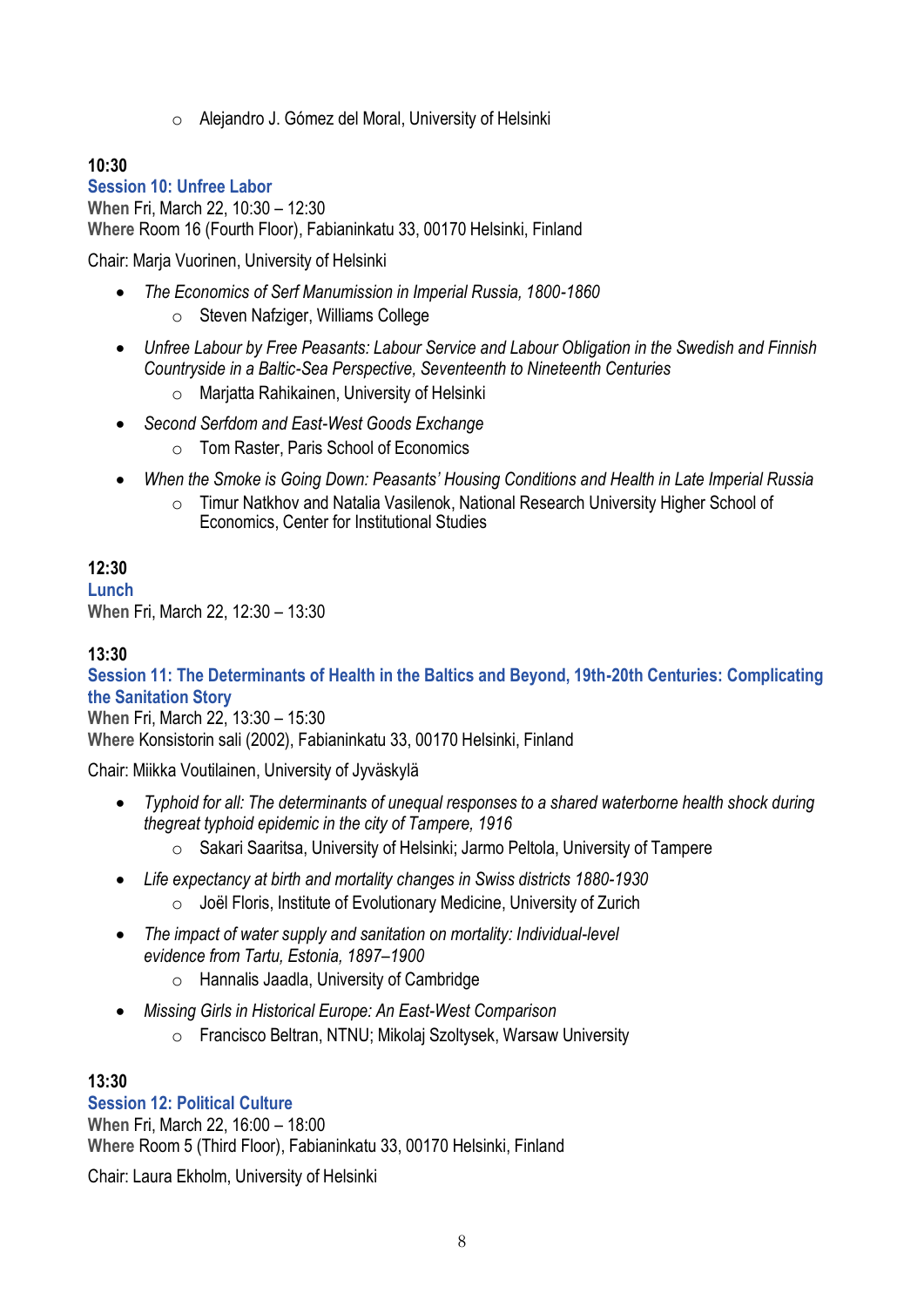- *Visualization of Politics: Stamps, Posters, Postcards, Political Cartoons, and More* 
	- o Liudas Mazylis and Rasa Zozaite, Vyautas Magnus University
- *FINSEX in the Baltic Region Context: Constructing Finnish Sexual Modernity in International Comparison*
	- o Riikka Taavetti, University of Helsinki
- *The Novelist's Significance to Classical Sociology and the Analysis of Modernity*
	- o Bo Isenberg, Lund University
- *Mass Sports in the USSR in 1920s- 1930s: Economic Basis, Daily Practices, Social Control* 
	- o Svetlana Ulyanova, Peter the Great St. Petersburg Polytechnic University

# **Session 13: Financial Markets and Banking**

**When** Fri, March 22, 13:30 – 15:30 **Where** Room 10 (Third Floor), Fabianinkatu 33, 00170 Helsinki, Finland

Chair: Riitta Matilainen, University of Helsinki

- *"Pre-Sovereign Debt" The Financing of the Unrecognised Lithuanian and Irish Republics in Their Wars of Indpendence, 1919-23*
	- o Robin Adams, Oxford University; Vaida Niksaite, Universite Libre de Bruxelles
- *Dynamics of St. Petersburg Stock Exchange Indexes: Sectoral Differences and Business Cycles (1897-1914)*
	- o Leonid Borodkin, Lomonosov Moscow State University
- *Structural Transformation, Inequality, and the Origins of Microfinance*
	- o Marvin Suesse, Trinity College Dublin; Nikolaus Wolf, Humboldt University of Berlin and CEPR
- *Microanalysis of the Moscow Stock Market of the 1910s: Stock Exchange, Banks, Jobbers and Rentiers*
	- o Ekaterina Kulenkova and Sofya Salomatina, Lomonosov Moscow State University
- *Mercantilism as State Policy and Merchant Activities of International Merchants: A Proposal from Global Perspective*
	- o Tamaki Toshiaki, Kyoto Sangyo University

# **13:30**

# **Session 14: Institutions and Memory**

**When** Fri, March 22, 13:30 – 15:30 **Where** Room 9 (Third Floor), Fabianinkatu 33, 00170 Helsinki, Finland

Chair: Timo Särkkä, University of Jyväskylä

- *The Idea of the Baltic Region Unity in the Context of Intellectual History*
	- o Aistė Deimantaitė, Vytautas Magnus University
- *Institutions are not the Rules of the Game: A New Model of Wellbeing and Development* o Anne McCants and Dan Seligson, Massachusetts Institute of Technology
	- *Ostalgie: Manifestations of the East-West Divide in Semantic Memory* 
		- o Anil Menon, University of Michigan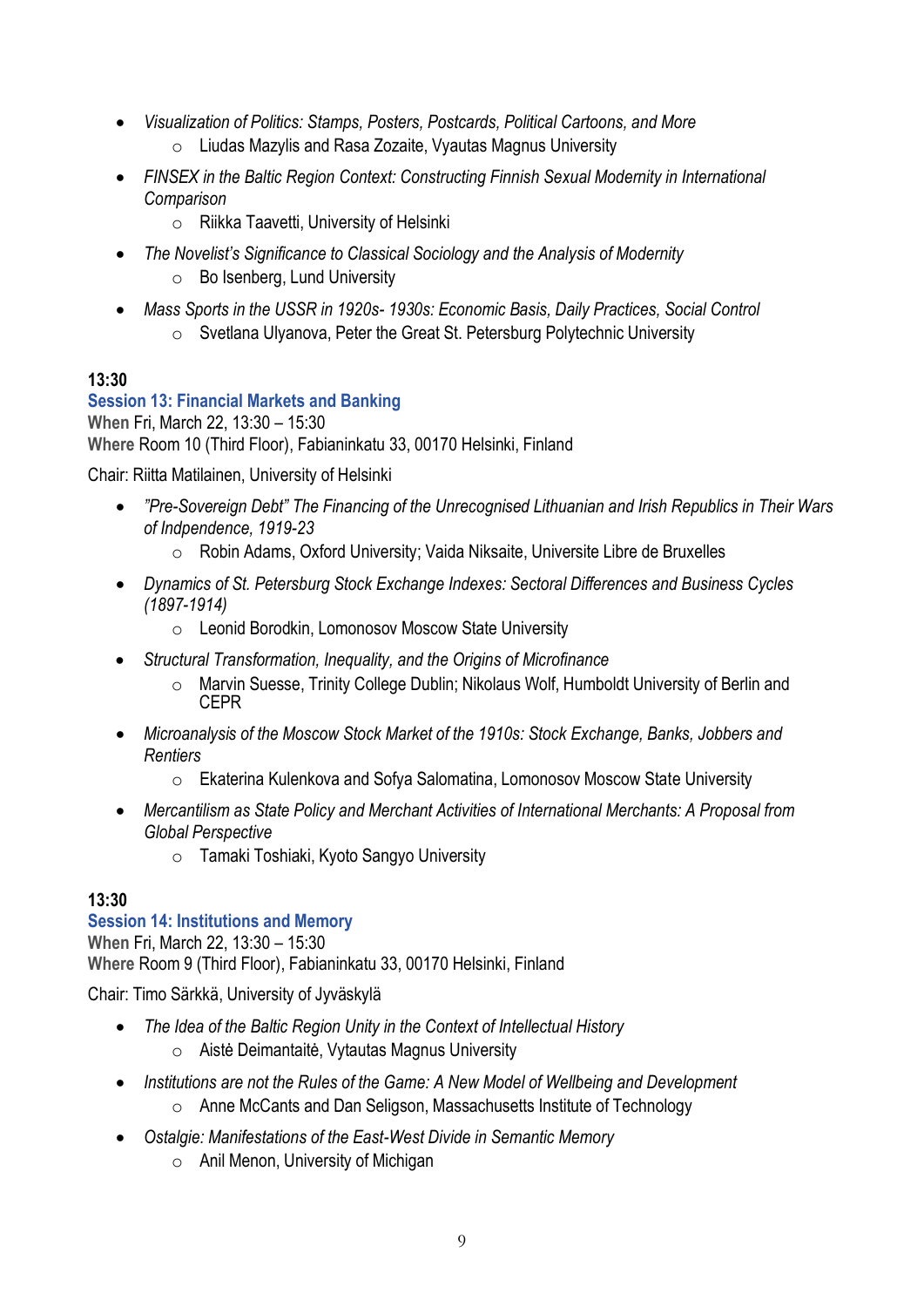- *History of Emotions of the Economic Depression of the Early 1990s in Finland*
	- o Ville Yliaska, University of Helsinki
- *Hard Escape from the Past: Organizational Imprints in Russian Cluster Development*
	- o Nooa Nykänen, University of Jyväskylä

**Session 15: Forget your Neighbours and Look at Beyond or Try to Match your Case to those of Borderline Partners: Dilemma of Comparison in the Baltic Sea Rim (roundtable) When** Fri, March 22, 13:30 – 15:30 **Where** Room 11 (Third Floor), Fabianinkatu 33, 00170 Helsinki, Finland

Organiser: Timo Myllyntaus, Turku School of Economics Chair: Antti Häkkinen, University of Helsinki

- Discussants:
	- o Marten Seppel, University of Tartu
	- o Heikki Roiko-Jokela, University of Jyväskylä
	- o Timo Myllyntaus, Turku School of Economics

# **15:30**

### **Coffee Break**

**When** Fri, March 22, 15:30 – 16:00 **Where** Fabianinkatu 33, 00170 Helsinki, Finland

# **16:00**

**Session 16: Teaching Roundtable: How to Engage Students on Difficult Subjects (roundtable) When** Fri, March 22, 16:00 – 18:00 **Where** Konsistorin sali (2002), Fabianinkatu 33, 00170 Helsinki, Finland

Chairs: Hanna Kuusi and Jari Eloranta, University of Helsinki

- Discussants:
	- $\circ$  Leigh Gardner, London School of Economics
	- o Steven Nafziger, Williams College
	- o Anne McCants, MIT
	- o Riikka Taavetti, University of Helsinki
	- o Viktor Pál, University of Helsinki and Higher School of Economics St. Petersburg

# **16:00**

#### **Session 17: Movement of People and Information**

**When** Fri, March 22, 16:00 – 18:00 **Where** Room 5 (Third Floor), Fabianinkatu 33, 00170 Helsinki, Finland

Chair: Antti Häkkinen, University of Helsinki

- *Modernization in Progress: Part-Year Operation, Capital Accumulation, and Labor Force Composition in Late Imperial Russia*
	- o Amanda Gregg, Middlebury College
- Information Flows, Networks and Communication Technologies: A Case Study of Polish-Soviet-*Finnish Consumer Good Trade (1944-1989) – Outline of a Starting Project*
	- o Mila Oiva, University of Turku
- *The Economic Development of European Russia at the Regional Level in the 19th-20th Centuries*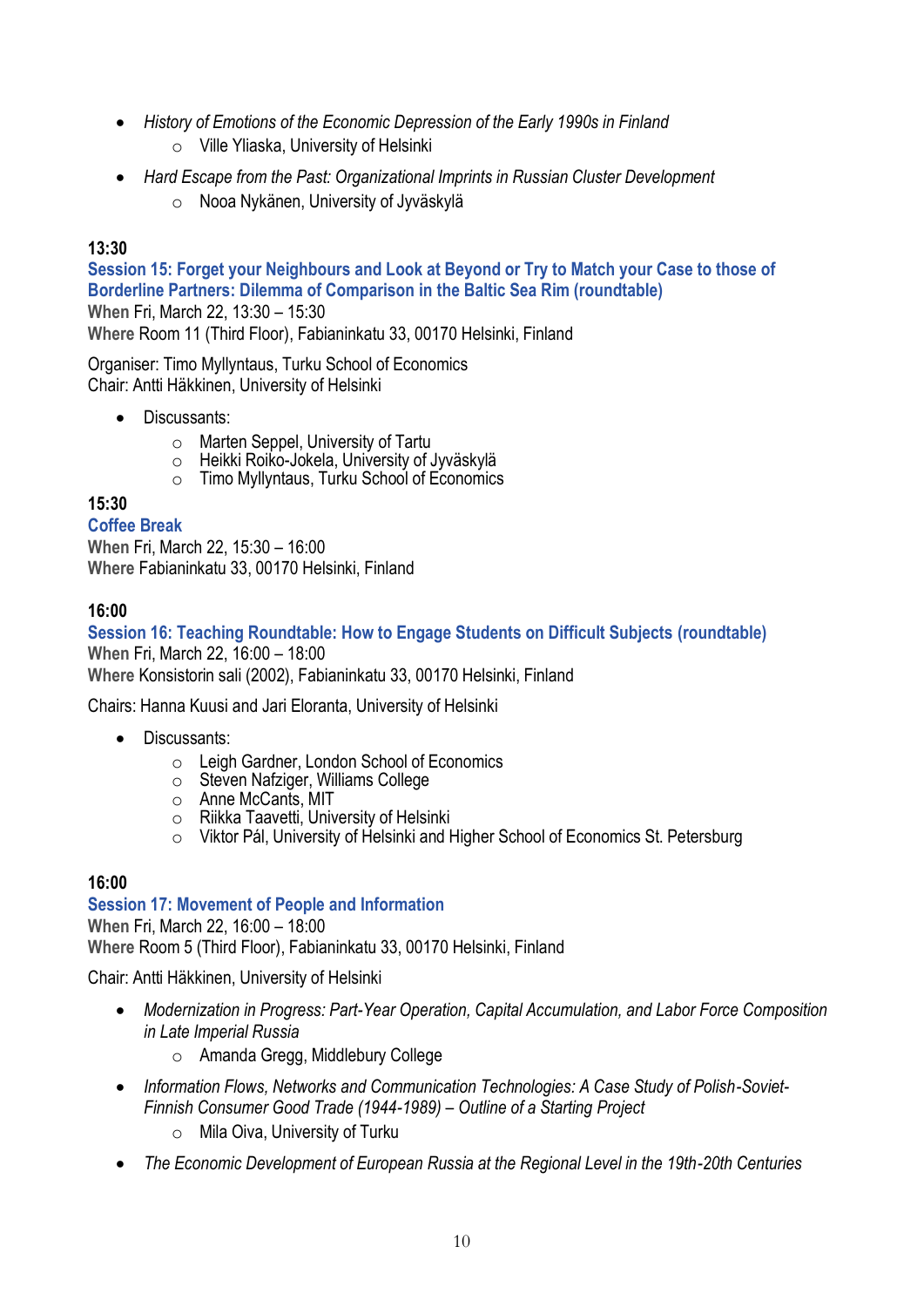o Roman Konchakov, Moscow School of Social and Economic Studies; Elena Korchmina, NYU Abu Dhabi; Timur Valetov, Moscow State University

### **16:00**

**Session 18: Impact of Conflicts When** Fri, March 22, 16:00 – 18:00 **Where** Room 7 (Third Floor), Fabianinkatu 33, 00170 Helsinki, Finland

Chair: Alejandro Gomez del Moral, University of Helsinki

- *Social Control during the First World War in Russia*
	- o Irina Potkina, Institute of Russian History
- *Framing Nuclear Narrative: "Atom for Peace" in U.S. Literary Practices* 
	- o Irina Sukhenko, University of Helsinki
- *Grain and Foodstuffs for Finland, 1918-1919*
	- o Jens E. Olesen, University of Greifswald
- *Regions of the USSR through WW2: Methods of Investigation, Levels of Social-Demographic Participation and Formative Legacy* 
	- o Vladimir Dyachkov, Tambov State University
- *Ukrainian Student's Corporations in the Free City of Danzig in 1920-1939: Under the Polish and German Influences or Finding Their Own Way*
	- o Olena Humeniuk, Borys Grinchenko Kyiv University

#### **16:00**

#### **Session 19: Trade and State Capacity**

**When** Fri, March 22, 16:00 – 18:00 **Where** Room 8 (Third Floor), Fabianinkatu 33, 00170 Helsinki, Finland

Chair: Henri Aaltonen, University of Helsinki

- *A Giant with Clay Feet: Reassessing the Portuguese Fiscal-Administrative Structure at the Early Modern Period*
	- o Rodrigo da Costa Dominguez, University of Minho
- *Trade Specialization and the Rise of Merchant Capitalism in Northern Europe: A Social Network Analysis of Baltic and North Sea Trade during the Late Middle Ages* 
	- o Bernd Wurpts, University of Lucerne
- *Trade and Tariffs in Sweden, 1858-1913*
	- o Viktor Persarvet, Uppsala University
- *Unmodern and Inefficient? Trade Taxes and Fiscal Capacity, 1860-1913* o Henric Häggqvist, Uppsala University
- *Foreign Relations of the EELC as a Way of becoming Part of the West* o Oona Huttunen, University of Helsinki

#### **16:00**

### **Session 20: On the Baltic Rim**

**When** Fri, March 22, 16:00 – 18:00 **Where** Room 10 (Third Floor), Fabianinkatu 33, 00170 Helsinki, Finland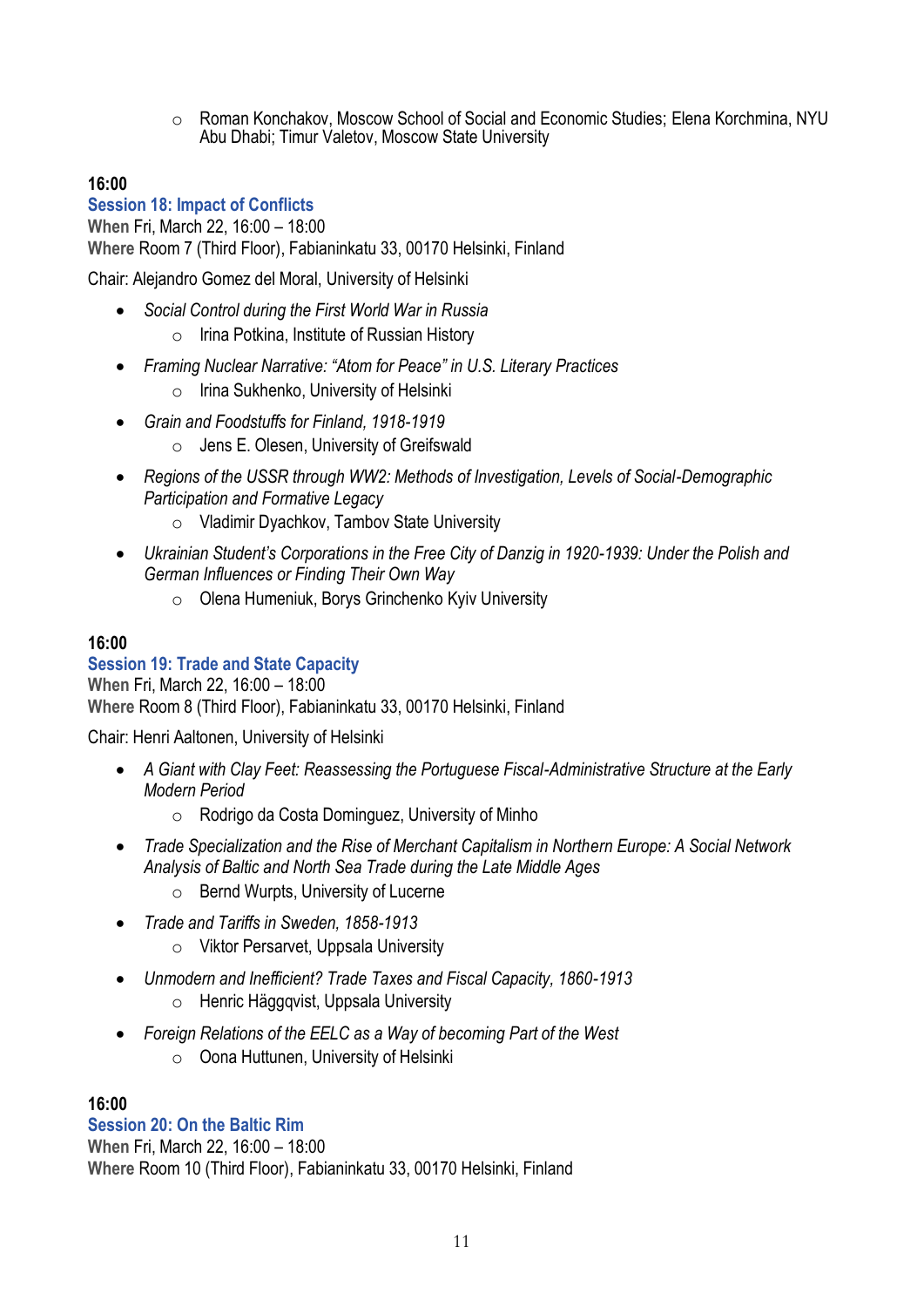Chair: Jari Ojala, University of Jyväskylä

- *Regional Wealth Inequality and Transformation of the Finnish Economy, 1750-1900* o Valeria Lukkari, Lund University
- *How Permanent Were Family Farms in the Manorial System? Changes of Headship in Tenant Households in Nineteenth-Century Estonia*
	- o Kersti Lust, University of Tallinn
- *Factory Industries and Crafts in Preindustrial Finland*
	- o Riina Turunen and Merja Uotila, University Jyväskylä
- *The Professorial Uniform of Elias Lönnrot: Russian Imperial Materiality in Finland* o Alex Snellman, University of Helsinki

# **16:00**

**Session 21: Cold War Perspectives When** Fri, March 22, 16:00 – 18:00 **Where** Room 9 (Third Floor), Fabianinkatu 33, 00170 Helsinki, Finland

Niklas Jensen-Eriksen, University of Helsinki

- *Soviet Economic Development, Natural Resources, and Technology Transfer during the Cold War* o Elena Kochetkova, National Research University Higher School of Economics
- *Dispelling Myths about the Cold War: Missed Opportunities of Co-operation between East and West* o Kristina Minkova, St. Petersburg State University
- *The CMEA after 1988: Perestroika or Collapse?*
	- o Suvi Kansikas, University of Helsinki
- *The Remains of the Trade – The Finnish-Soviet Special Cold War Trade Relationship and its End in Historical Perspective, 1952-1990*
	- o Saara Matala, Aalto University

# **18:00**

**Publication Party of "Small and Medium Powers in Global History" When** Fri, March 22, 18:00 – 20:00

**Where** Economic and Social History facilities, Snellmaninkatu 14 A, 00170 Helsinki, Finland

Reception to celebrate the publication of the book "Small and Medium Powers in Global History: Trade, Conflicts, and Neutrality from the 18th to the 20th Centuries" (Routledge, 2019) at the Economic and Social History facilities, Snellmaninkatu 14 A, 6-8 pm. Wine and Hors d'œuvres will be served. Everyone is welcome to attend.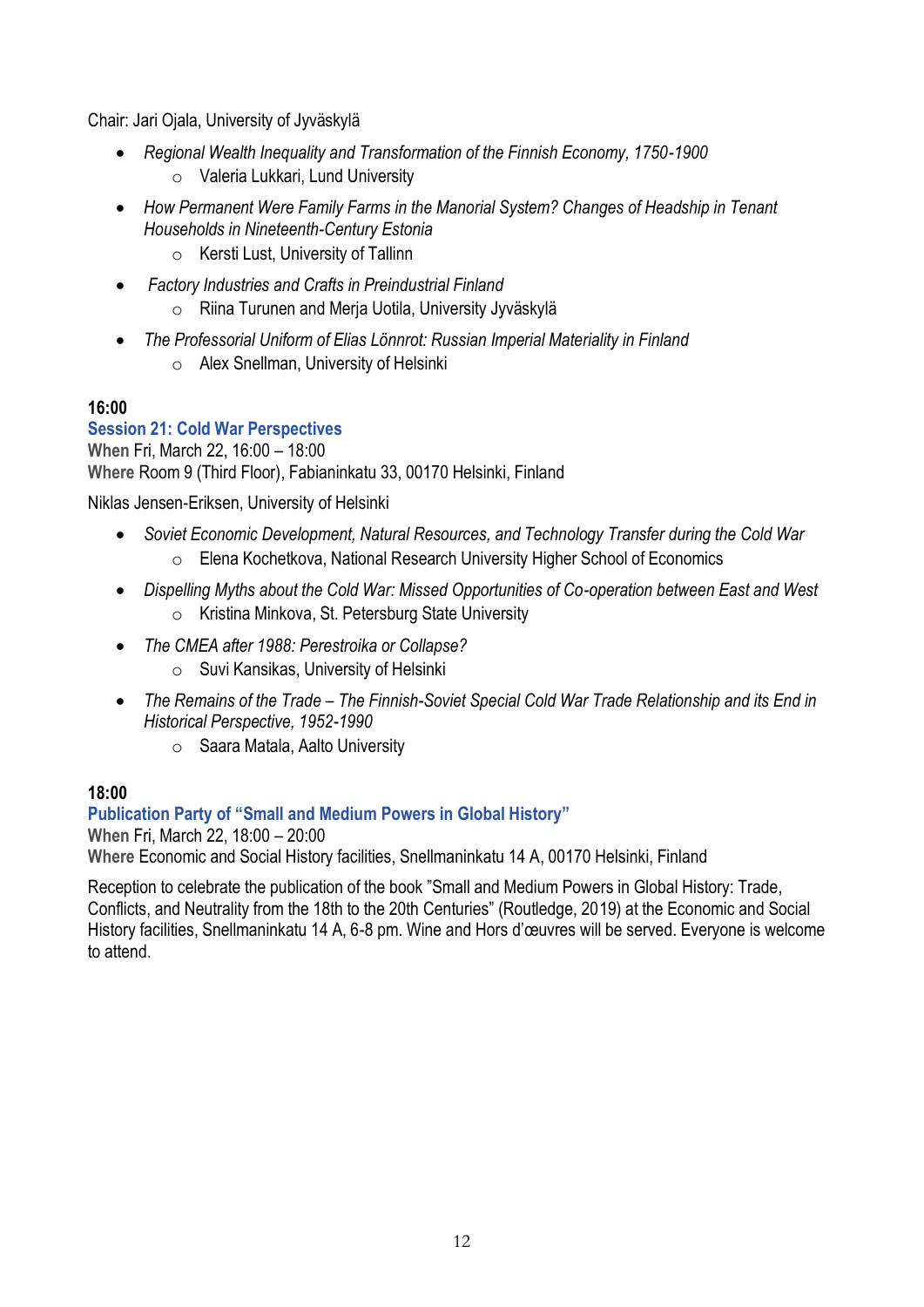# **Saturday, March 23**

# **08:00**

**Registration opens When** Sat, March 23, 08:00 – 08:30 **Where** Fabianinkatu 33, 00170 Helsinki, Finland

# **08:30**

**Keynote Session When** Sat, March 23, 08:30 – 10:00 **Where** Konsistorin sali (2002), Fabianinkatu 33, 00170 Helsinki, Finland

- 8.30: Introduction of the keynote speaker by Jari Eloranta
- 8.40: Keynote lecture to be delivered by Heli Valtonen (University of Jyväskylä): *Is gender a useful category of economic and business historical analysis?*

# **10:00**

### **Coffee Break**

**When** Sat, March 23, 10:00 – 10:30 **Where** Fabianinkatu 33, 00170 Helsinki, Finland

# **10:30**

# **Session 22: Colonial Development Patterns**

**When** Sat, March 23, 10:30 – 12:30 **Where** Konsistorin sali (2002), Fabianinkatu 33, 00170 Helsinki, Finland

Chair: Nooa Nykänen, University of Jyväskylä

- *Strategic interactions, international coordination and forced labour in interwar West Africa: the League of Nations in Liberia*
	- o Leigh Gardner, London School of Economics
- *Ottoman-German Railway Heritage in Turkey*
	- o Ihsan Seddar Kaynar, Hakkari University
- *Russian Territorial Expansion vs Western Colonialism: The Controversy of Perception* o Yury Akimov, St. Petersburg State University
- *German Colonists and Industrial Development in Late Imperial Russia: The Role of Human Capital* o Viktor Malein, New School of Economics, Moscow

# **10:30**

#### **Session 23: Social and Institutional Control**

**When** Sat, March 23, 10:30 – 12:30 **Where** Room 6 (Third Floor), Fabianinkatu 33, 00170 Helsinki, Finland

Chair: Sakari Saaritsa, University of Helsinki

- *Does Prison Work? A Comparative Analysis on Contemporary Prison Systems in England and Wales & Finland, 2000-Present*
	- $\circ$  Joseph Hale, University of Wolverhampton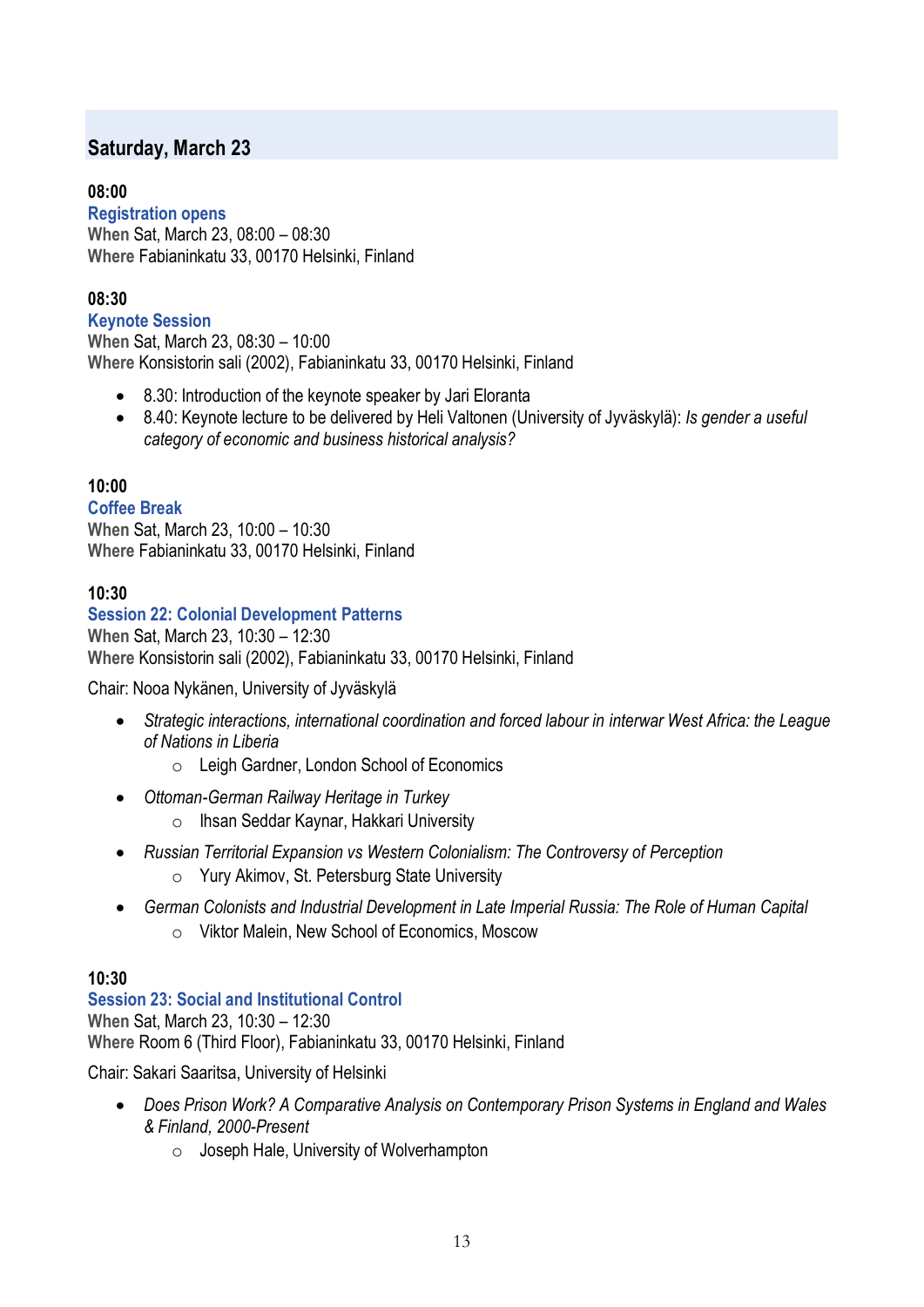- *The Origins of Transnational Policing: The Continental Activities of the Bow Street "Runners", 1749- 1839*
	- o David Cox, University of Wolverhampton
- *Corruption in Russia: Evidence from License Plates*
	- o Tom Eeckhout, Timur Natkhov, Leonid Polishchuk, Koen Schoors and Kevin Hoefman

**Session 24: Trade in and around Eastern Europe When** Sat, March 23, 10:30 – 12:30 **Where** Room 8 (Third Floor), Fabianinkatu 33, 00170 Helsinki, Finland

Chair: Suvi Kansikas, University of Helsinki

- *The Russian Empire Export Structure, 1802-1915: New Data Serie* o Timur Valetov, Moscow State University
- *The Impact of the Separation in 1809 on Swedish and Finnish Trade* o Henric Häqqqvist, Uppsala University
- *Connecting Markets: The Impact of Global Trade on Economic Development in Habsburg Central Europe during the 18th Century*
	- o Klemens Kaps, Johannes Kepler Universität Linz
- *Accounting for Growth in the Soviet Union and the Union Republics in 1950-1990*
	- o Ilya Voskoboynikov, National Research University Higher School of Economics
- *The Impact of the Russian Revolution on the Baltic Sea Trade, 1900-1938*
	- o Lars Karlsson, Uppsala University

# **10:30**

# **Session 25: Religion and Nationalism**

**When** Sat, March 23, 10:30 – 12:30 **Where** Room 7 (Third Floor), Fabianinkatu 33, 00170 Helsinki, Finland

Chair: Matti La Mela, Aalto University

- *Because Three Eclipsed Two: Russian Appropriation and Adaptation of Ideological Rome as Resistance to the West*
	- o Evan Wallace, University of Central Florida
- *The Liberalisms of Anders Chydenius and Heinrich von Storch: The Cost of Unfreedom in Swedish and Russian Contexts*
	- o Olli Turunen, University of Helsinki
- *Czechs and Finns, Comparison of Cross Reflections between Two National Movements during the Long 19th Century*
	- o Tomáš Masař, Charles University in Prague

# **10:30**

# **Session 26: Urban Centers, Trade, and Labor**

**When** Sat, March 23, 10:30 – 12:30 **Where** Room 11 (Third Floor), Fabianinkatu 33, 00170 Helsinki, Finland

Chair: Jarmo Peltola, University of Tampere